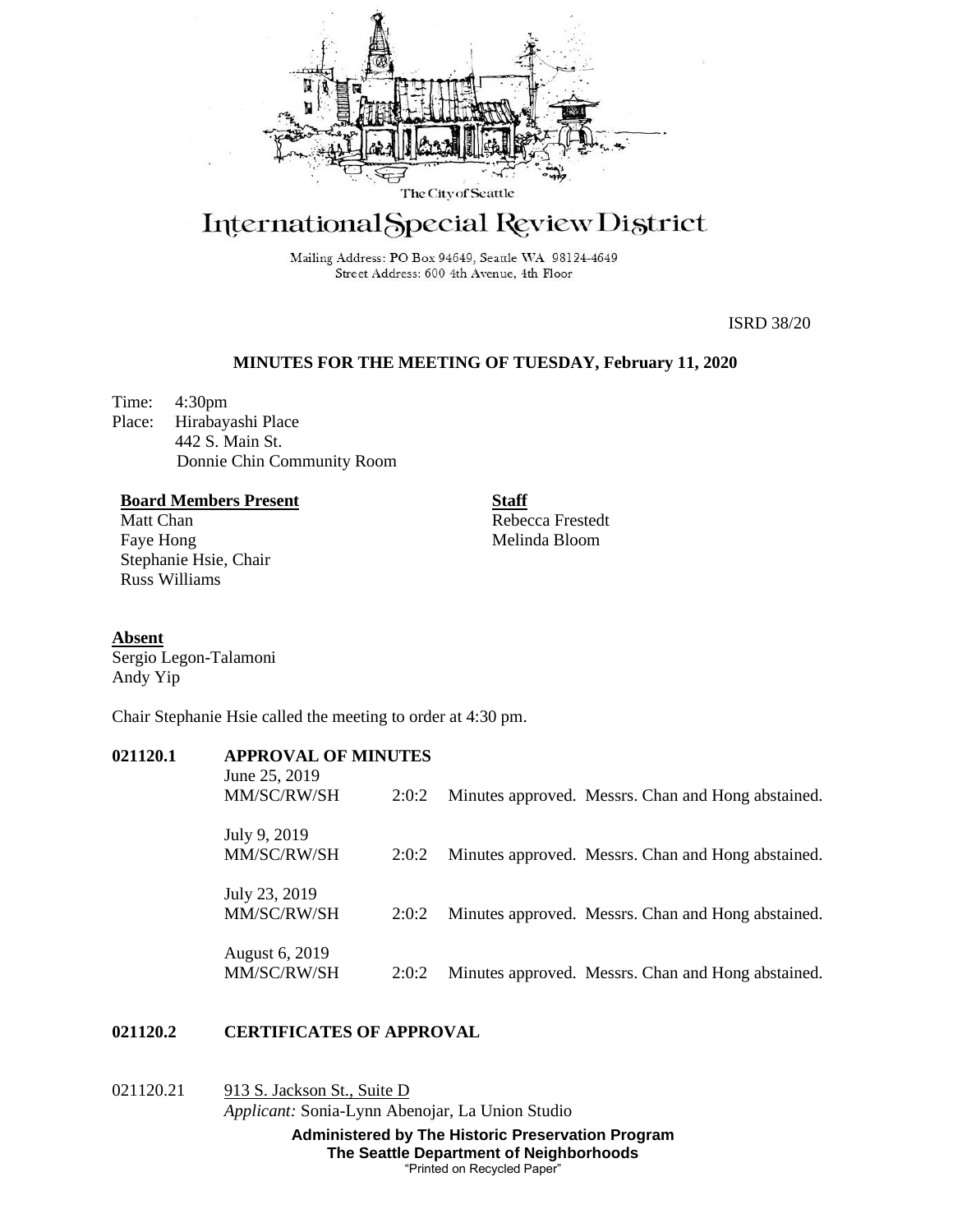Ms. Frestedt explained the application to establish use as "restaurant/café" for Phin (coffee shop); the space is 640 sq. ft. Exhibits included plans. The Thai Binh Apartment building is located east of I-5 outside the Asian Design Character District.

Applicant Comment:

Bao Nguyen, said he is a long-term community member and resident. He said he is proposing a Vietnamese- style coffee shop to add to the diversity of coffee. He said it is inspired by Vietnamese coffee; it will promote culture and community of Vietnam.

Ms. Hsie confirmed this is for use only and signage will come later.

Mr. Williams asked if they would do food as well.

Mr. Nguyen said there will be no alcohol. Pastries from Macrina are planned.

Public Comment: There was no public comment.

Board Comment:

Ms. Hsie said it was straightforward.

Action: I move that the International Special Review District Board recommend approval of a Certificate of Approval for use at 913 S. Jackson St., Suite D, as proposed.

The Board directs staff to prepare a written recommendation of approval, based on consideration of the application submittal and Board discussion at the February 11, 2020 public meeting, and forward this written recommendation to the Department of Neighborhoods Director.

This action is based on the **following applicable sections of the International Special Review District Ordinance and Design Guidelines:** 

**SMC 23.66.308 – International District preferred uses east of Interstate 5 SMC 23.66.320 – Permitted uses**

MM/SC/FH/MC 4:0:0 Motion carried.

## **021120.3 BOARD BRIEFINGS**

# 021120.31 1237 S. Jackson St. *Presenter:* Julian Weber and Steven Austin, JW Architects, and Quoc Dang, property owner representative

Initial briefing on proposed demolition of a one-story commercial building and proposed redevelopment of a seven-story mixed use building. The focus of this briefing will be on the proposed demolition and presentation of massing studies.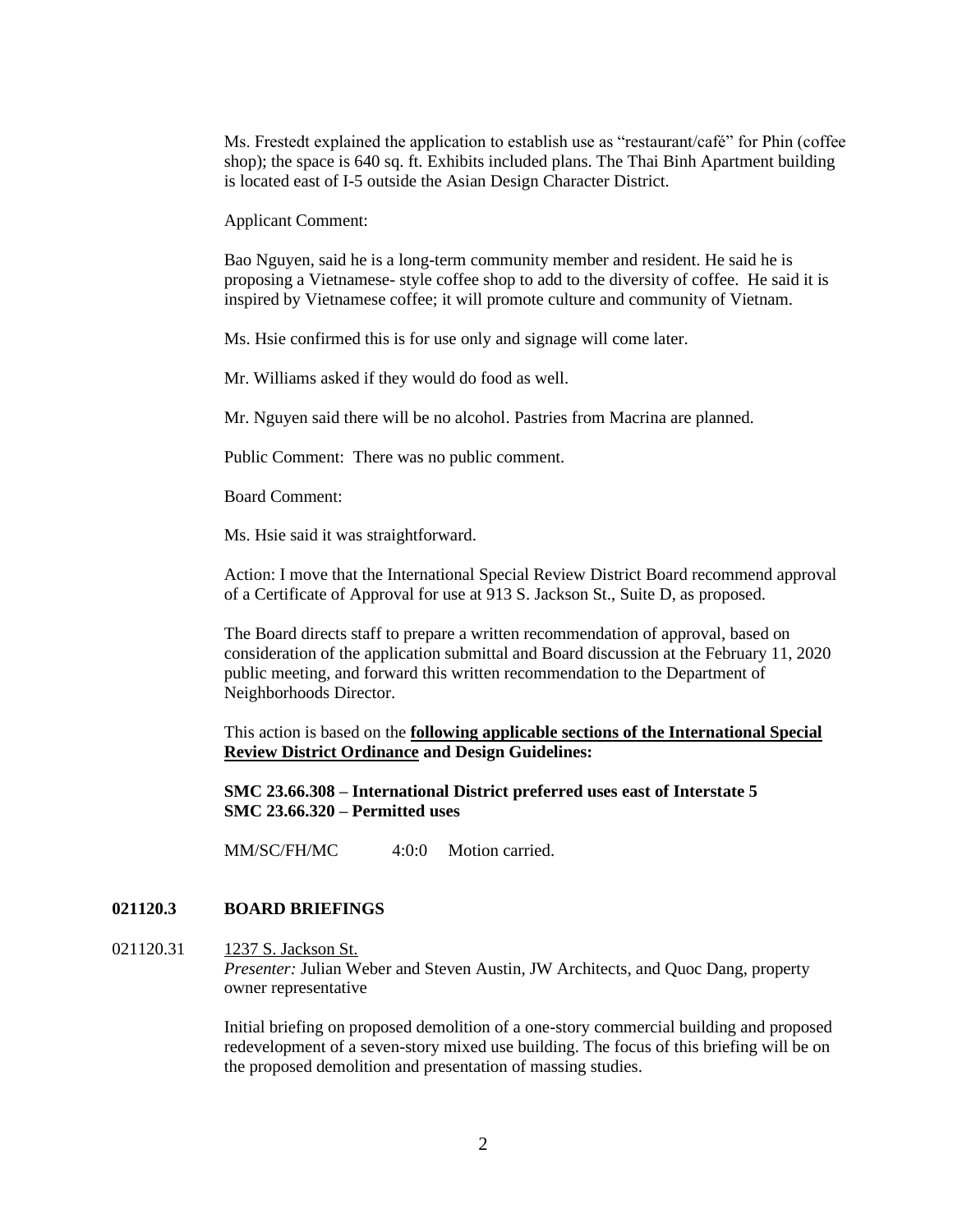Julian Weber, JW Architects, provided context of the site and history of the area (historic resources report in DON file). He said his family used to live on King St. and their office is located in the District. The project developer, Quoc Dang, owns Seattle Deli.

Mr. Weber provided an overview of the historic property report. He said the existing building was built in 1926 and extensively remodeled in 1989. The remodeled exterior has a stucco veneer with commercial styled black aluminum framed storefront glazing. The South Jackson Street façade is divided into six bays and currently has five retail tenants. The building appears to be highly modified from its original use as a market. Uses over time included a tavern, hardware store, florist, grocery store, and apartment business. The surface parking lot once housed a mixed-use building consisting of a market and three apartments, built in 1938; it was torn down sometime between 1973 and 1987. The building has had multiple owners over the years. He stated that the subject building has been extensively altered and has lost integrity. He said the current owner purchased the building in 2001.

#### Discussion Existing Building

Ms. Hsie asked if they planned to demolish the existing building.

Mr. Weber said yes.

Ms. Hsie asked if anything original is left.

Steven Austin said the bays along the front are the same commercial storefront.

Ms. Hsie said the Saigon Deli is an institution and asked about their future plans.

Mr. Weber said the owner may want to develop the project and move on.

Public Comment: There was no public comment.

Mr. Chan asked if the same number of businesses will remain.

Mr. Weber said there will be similar number of commercial spaces and there is opportunity for more.

Daniel James said the businesses and scale of storefronts are the defining character; it is good to hear the same number and scale is planned.

Ms. Hsie read Mr. Legon Talamoni's written comments (in DON file).

Ms. Hsie said she didn't think the building was a neighborhood-defining building originally. She had no issue replacing it. is nothing of significance here, no significant architecture and there is no integrity. She said that Saigon Deli is a cultural treasure and they should celebrate what he established – small businesses that feel like Little Saigon. She said find ways to help small business and retail, people who want to share their culture.

Ms. Frestedt advised to keep in mind this area was not originally included in the ISRD boundaries; the intention in expanding boundaries was to coordinate design review at a key intersection ( $12<sup>th</sup>$  & Jackson).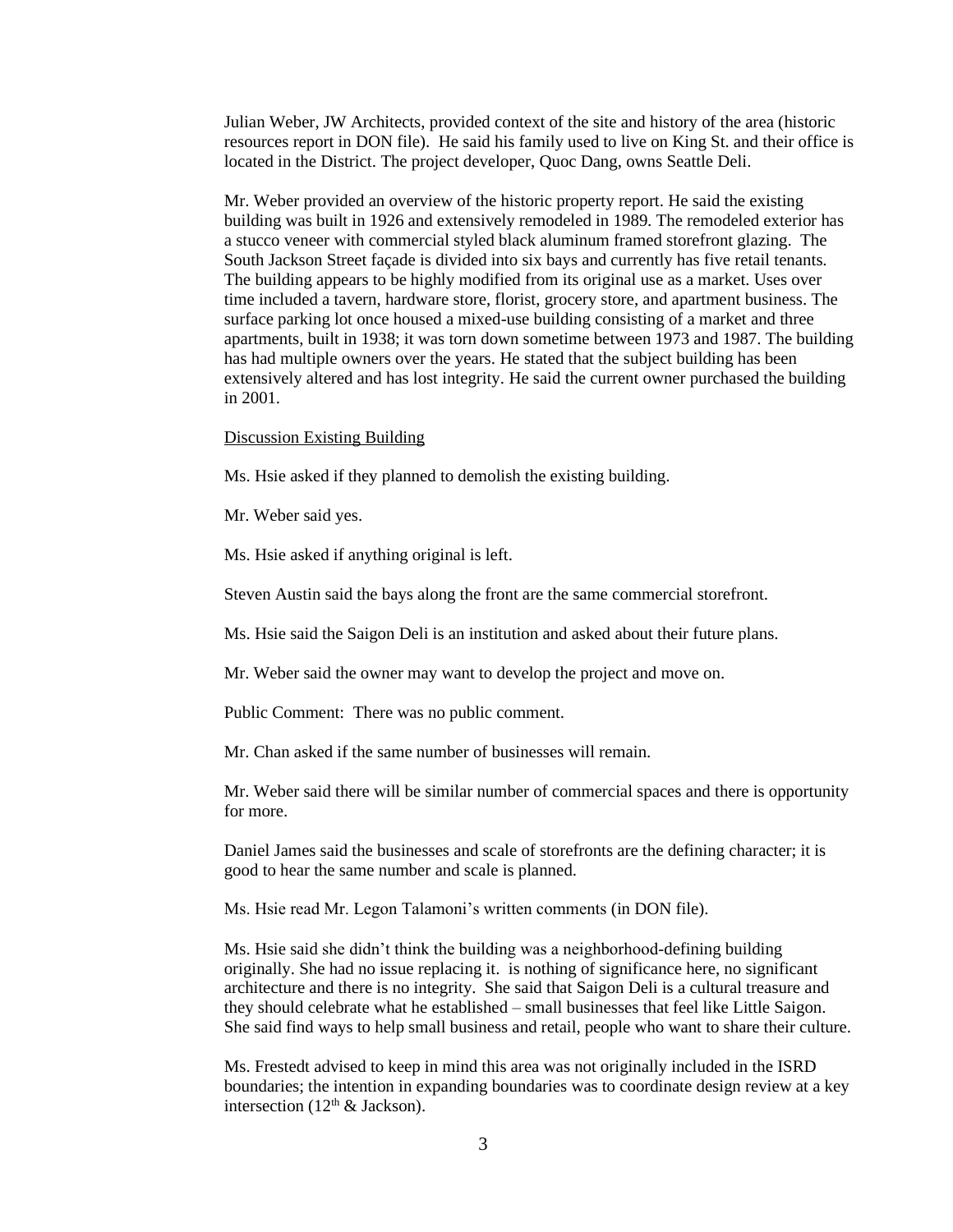Mr. Austin reported that this urban infill project site is currently occupied by an existing single-story commercial building that has been owned and managed by the project developer for many years. The property owner would like to redevelop their property into a mixed-use building with commercial space on the first floor and apartment units above. He said that 80% of the frontage on Jackson will be commercial. He said utilities access will be from alley. He said that all proposed massing options have two story datum with setback at third floor. He said they took inspiration from other buildings in area and looked at how this building will relate to adjacent buildings. The project intends to provide a mix of unit sizes from large studios to one- and two-bedroom units that will accommodate various household sizes. He said that all units face the park for 'eyes on the park'. He said units will be apartments. They plan on providing affordable units onsite through the MHA performance option. He said all three massing schemes are pedestrian-oriented at the street level, with a continuous urban street front and smaller, rentable retail. He said the owner will offer existing tenants, space in new building.

Mr. Weber explained that the said the architecture will focus on a strong street presence, a successful program which speaks to the context, and an approachable facade. Welcoming and accessible spaces will be enjoyable for the residents, visitors and employees of the commercial spaces along the street as passers-by.

Option 1: U-shape. The first iteration for this site intends to create a setback relationship along the street. This focus is expressed by orienting the residential lobby next to the adjoining residential property, and slightly setting it back, while the commercial space is expressed in a two-story element. The mass steps down to one story as the building adjoins the neighbor to the west. The massing of the upper floors is setback, designed to the clearances for the high voltage power lines. The ';massing balances the units facing west and east by setting back 10-feet on these property lines. A courtyard at the main level is raised above grade, offering a separation from the alley. Views are offered at the roof. All services are accessed from the alley.

Option 2: The second iteration for this site intends to create a strong two-story commercial element with no setbacks on the west and east property lines along South Jackson Street. It provides the residential lobby at the west end of the site with a setback on the upper floor for the social club balcony. This arrangement will offer views to downtown. The massing of the upper floors is setback, designed to the clearances for the high voltage power lines. The U-shaped massing is similar to Option 1, balancing the units' views in all cardinal directions, while maximizing the units with views towards the south to Mt. Rainier. All services are accessed from the alley.

Option 3 (Preferred): L-shape. The third iteration for this site responds to the street with a two-story commercial element. A separate massing for the residential entry is expressed on the west corner. With a three-foot setback on the east property line, the L-shaped massing maximizes the units' views toward the south to Mt. Rainier, while offering views towards the west and north to downtown. The massing of the upper floors is setback, designed to the clearances for the high voltage power lines. All services are accessed from the alley.

Mr. Weber said all schemes go from property line to property line which creates an urban street wall and security to site. He said they have one departure request and noted LIHI was able to get the same departure due to power lines and their request is consistent with that. Regarding the social club, he said it is a design element that is prevalent in China and they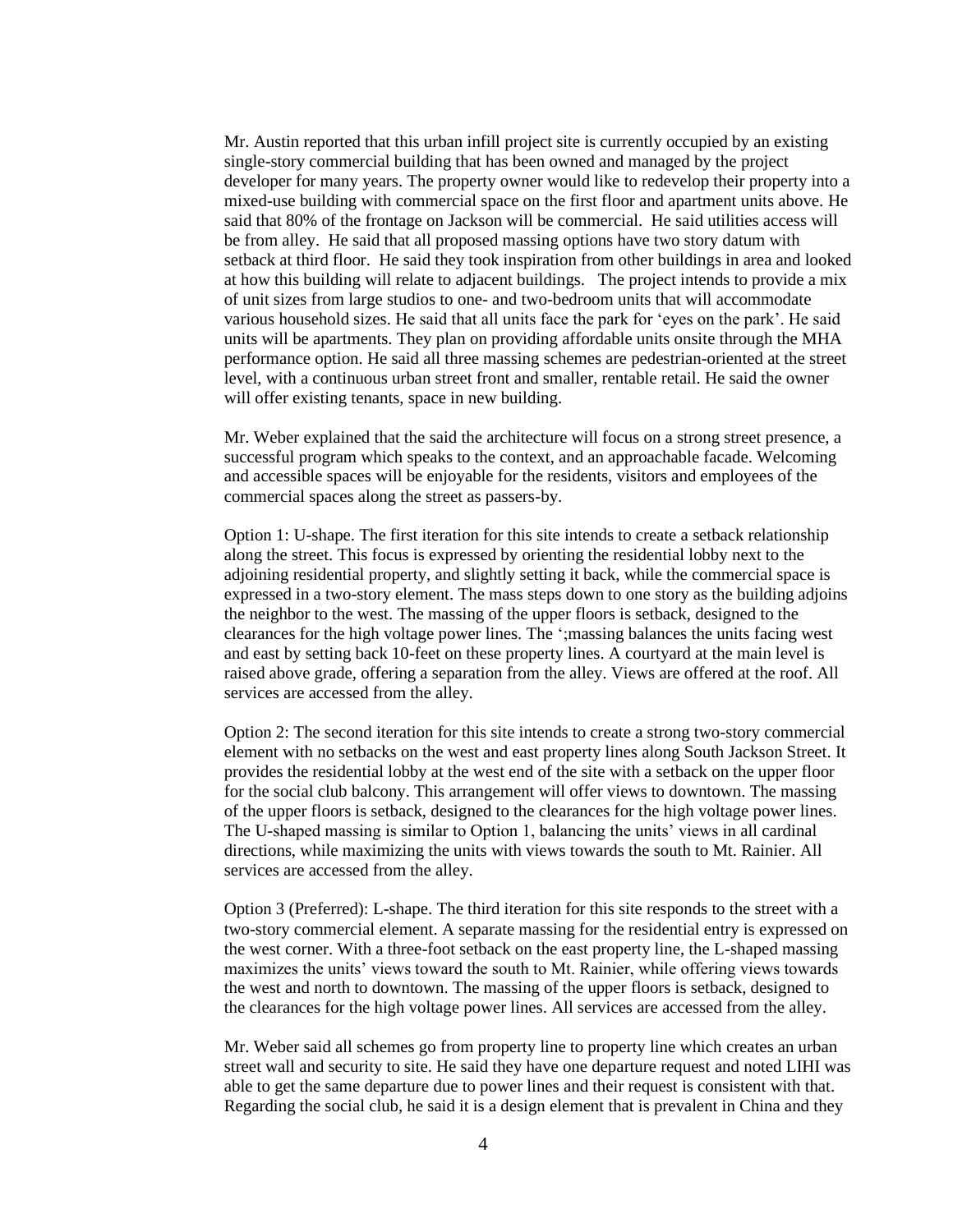are accessible for residents only. He went over potential departures, including façade setback limits.

Public Comment: There was no public comment.

Margot Rosenberg, Director of Operations at JW Architects, explained their approach to community outreach. She said a printed flyer with link to survey will be passed out to businesses and residents in a 500' radius around the project. Flyers will be translated into Chinese and Vietnamese. Community will be able to comment electronically and in person via community meetings with community organizations at their offices and at other sites.

Ms. Frestedt said that outreach is required by SDCI, but it doesn't apply in historic districts. She said not to underestimate value of in-person outreach, and she noted many community members use English as a second language so interpreters will likely be needed.

Ms. Hsie asked if the team had reached out to Friends of Little Saigon.

Mr. Williams advised to continue with outreach as project develops.

Mr. Weber said they would as it makes for good process.

#### Massing:

Ms. Hsie read Mr. Legon-Talamoni's comments (written copy in DON file). He spoke of the value of breaking up long facades on S. Jackson St. and providing more modulation at the ground floor and relating to local culture in the design.

Mr. Chan said he agreed with Mr. Legon-Talamoni about linearity of the front and that it not just be a wall.

Ms. Hsie said that Thai Binh was broken up with color although it is still a big wall. Referring to rendering she said the building next to the subject site is successful; # 9 is less successful because it doesn't relate to anything below; #8 came with same aspiration but it was a different area, context. She asked if they are working with new Design Guidelines.

Mr. Weber said they are working with new guidelines. He said the balconies are important and offer an opportunity for color and shape.

Ms. Hsie suggested moving away from the family association because it is a Chinatown element and may have different connotations here. She said look across the street and relate to what is nearby. She said the west is a risk because a building could be developed next door. She said to look at option for more units to face King as well.

Mr. Weber said they looked at the LIHI project which, he noted, has deep units which isn't their preference.

Ms. Hsie suggested orienting as many units as possible to the north and south.

Mr. Chan asked why Option #3 is the preferred option.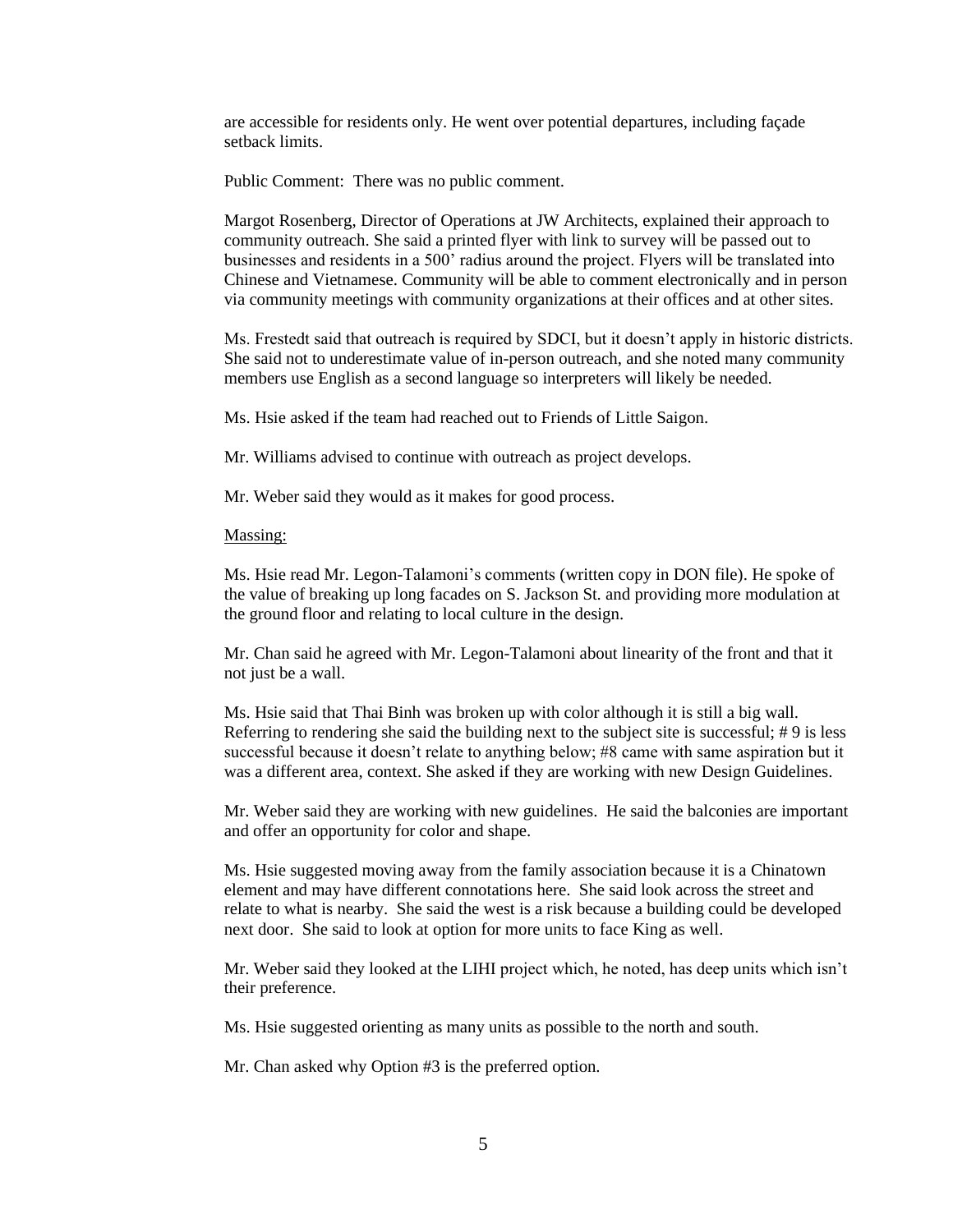Mr. Weber said they like the position of the residential entry closer to  $12<sup>th</sup>$  and Jackson. He said the articulation of the entry going all the way to the social club. He said a lot of units look north; some look south but most face east. He said circulation area has view at end of corridor to the west.

Mr. Williams asked about setback on west property line for Option 3.

Mr. Weber said it is about  $20 - 25'$  and abuts the property line.

Ms. Hsie asked if there will be landscaping in the void space on grade on the back side.

Ms. Weber said the alley is one floor below; the courtyard is on top of podium. He said you enter on grade and go up to courtyard.

Ms. Hsie asked about curb cut for vehicular entry for next door.

Mr. Weber said there is none; entrance is from alley.

Ms. Frestedt asked for a fuller site context and circulation around block be included in future drawings.

Mr. Weber noted on page 11 the site is not from street to street, it is divided by alley.

Ms. Hsie asked where the residential entry for LIHI is.

Mr. Weber said it is off the corner toward the east edge; the entry will be adjacent to their community space.

Mr. Williams asked if there are existing easements.

Mr. Weber said there are none. He said they need to accommodate trash truck turnaround; that will impact ground floor.

Ms. Hsie asked if there are opportunities for mid-block residential entry.

Mr. Weber said the end gives the most opportunity for retail space.

Mr. Austin concurred and said with circulation.

Ms. Hsie asked if there is a way to break up the massing more to be proportionately pleasing.

Mr. Weber said they prefer to keep the residential entry at the end.

Ms. Hsie said she did not hear a consensus for any one option. She said she sees a long street face and suggested break up of massing. She said to take another look and provide further massing studies; explore residential entry in the middle. She said bring their process to the board so the board can understand the assumptions and the grade.

Ms. Frestedt said to refer to Code section about exterior finishes and relating to district.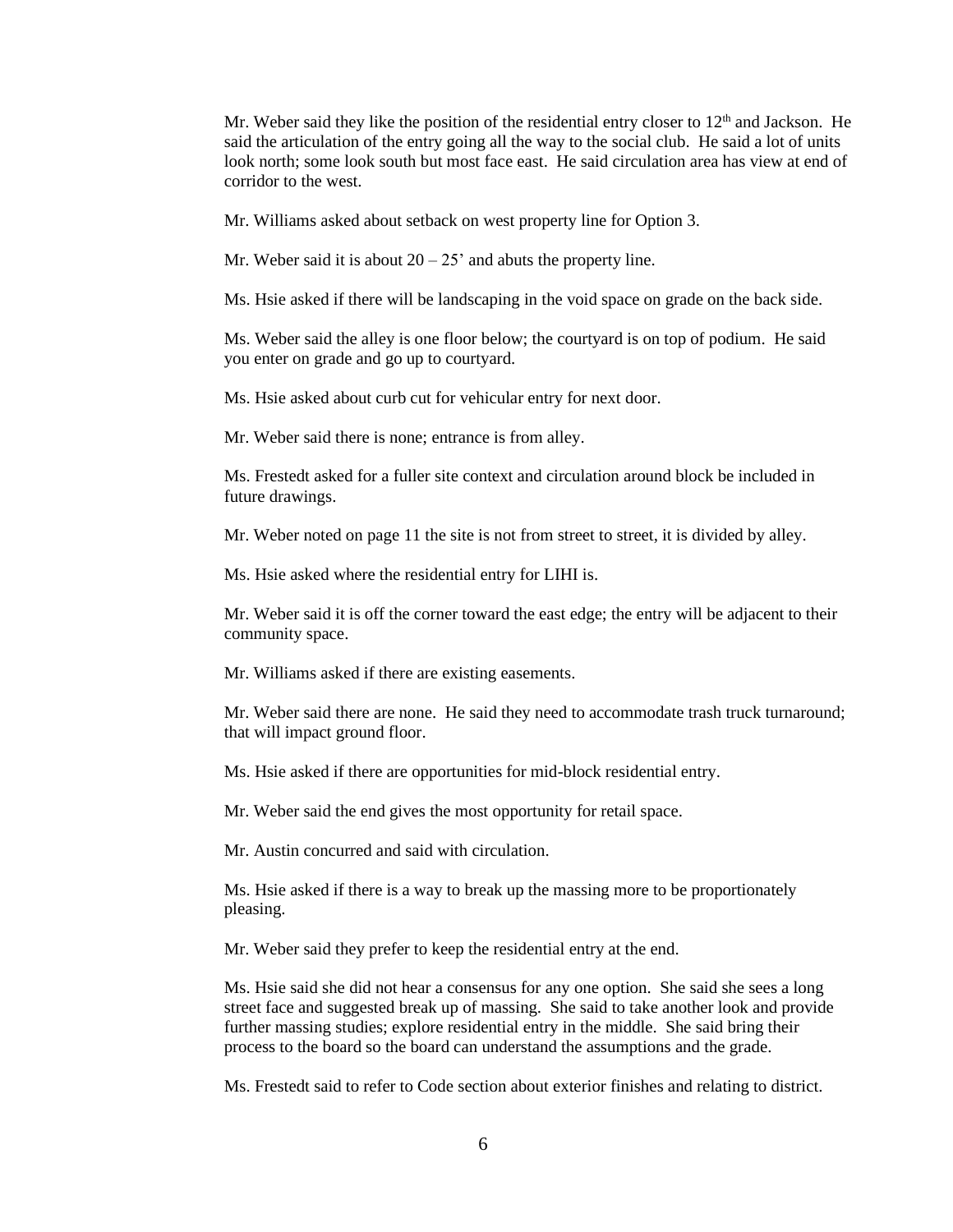Ms. Hsie said she heard no concern raised with powerline setback. She recommended talking to stakeholders and to rely heavily on public input. She said there is a lot of concrete shown. She noted the pops of color on the Studio 19 image. She said to explore tone and meaning of colors and vibrance. She said there are interesting challenges and this building is one of the first at this height.

Mr. Williams said to think of the next 15-20 years and noted the fabric of the community is changing. He said this project can set the fabric. He said to look at successful elements in other projects: commercial space that is open but protected; multi-purpose outdoor seating form small groups at street level or for displays; explore use of retail space. He said to develop ideas on how to break up façade on Jackson.

There was a discussion about use and the value of flexible spaces. A member noted that use is culture.

Ms. Hsie urged the design team to be creative and to bring new ideas.

Mr. Williams said to think of the vision of the community 15-20 years from now and to design a building that will stand the test of time.

Mr. Chan said creativity is key and to make sure Little Saigon is not just another urban canyon. He said it should have texture and not be sterile. He said messiness can have a certain charm. He said Jackson façade is the most important. Physical texture would help in connecting to the neighborhood.

## 021120.32  $410$  7<sup>th</sup> Ave. S. – Republic Hotel *Presenter:* Paul Wu, Wu Architecture, and Steve Chan, property owner representative.

Informational briefing on planned building renovations.

Paul Wu provided a history of the building and read from the National Register listing for the District. He said the building was constructed in 1920. An SRO with retail at main level. He said originally a five-story building was planned but only four stories were constructed. He said the pediment over the parapet no longer exists, tile was removed from roof over balcony. He proposed rehabilitating the building as much as they can. He said they are completely redoing the structural system. It will be internal and self-supporting. He said the alley behind was vacated in the 1930s. He said  $7<sup>th</sup>$  Avenue is a prominent facade. He said they are redoing the structural system and will meet all current seismic codes. He said that seismic will be steel and all interior.

Mr. Wu said they will keep all windows and will provide a detailed window survey. He said they will brace and repair the masonry parapet; they will replace cap with metal coping. He said the metal cornice is deteriorated and they will replace with molded fiberglass. He said they have not plan to put back the canopy. He said the balcony doesn't meet Code for loading and that they will repair it as a vestige of past; it won't be used. He said they will repair and refinish storefronts to maintain same look. He said they will clean and restore entrance feature and will keep neon. He said they will keep and restore the damaged medallions and twin sparrows above the storefront. Medallions translate to "double" "dragon" "wine" "house/home".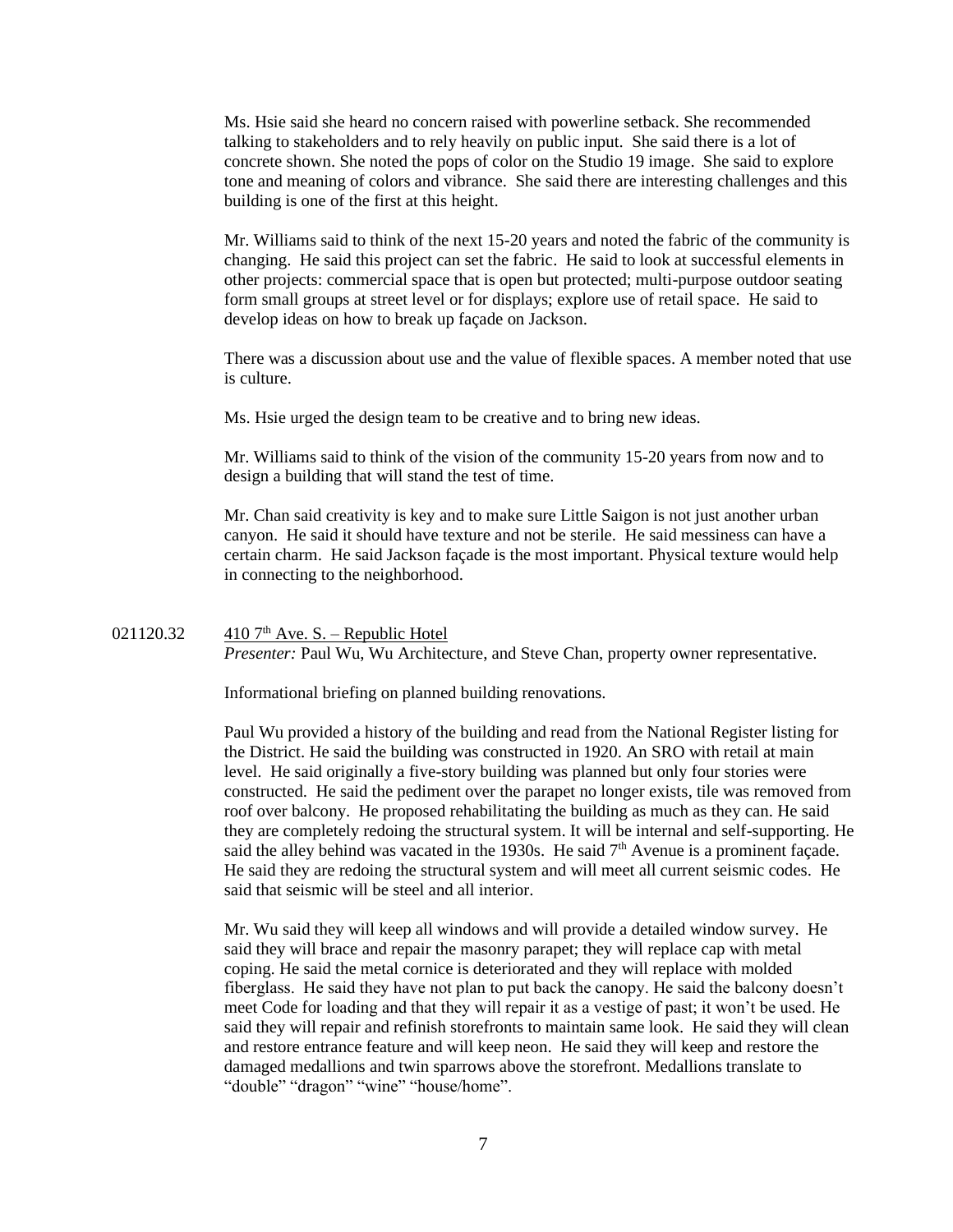Mr. Wu said on the back side the fire escape is abandoned. They will clean and restore the storefront on alley; they will add hardscapes and drainage. He said they will remove damaged skylights and retain the chimney on the north façade. He said they will restore all windows. He said the balcony is a nice detail that is worth keeping although the height does not meet requirements. He said they will redo windows so there is no access to balcony. He said they will keep the framework. He said the cornice is sheet metal and they will replace it with a fiberglass replica. He said openings on the alley side will be removed to bring in equipment; they will be filled in with wood framing, siding, windows for four units. He said they have approval from Bing Kung Association to use the alley for garbage.

Ms. Hsie asked if they will match windows to those above.

Mr. Wu said they will.

Public Comment:

Robert Lowman, resident, asked if there are security issues for alley residences.

Mr. Wu said the access will be from interior and only the windows will visible from outside. He said things will change once the Four Seas site is developed.

Mr. Chan asked why they aren't putting the balcony cover back on. He said it really adds to the look of the building.

Ms. Wu said it is cost prohibitive; the metal components are not structurally sound.

Ms. Hsie encouraged the owners to replace it.

Canopy

Mr. Williams said he would like to see the solutions they are considering.

Ms. Frestedt said the canopy was removed in 1984 as a hazard correction.

Board members noted no issues with the proposed rehabilitation and commented it will be cleaner and safer. The Board supported replacing the cornice with fiberglass.

Mr. Williams said it is wonderful the building is being cared for; it is in dire need. He wanted more specific information about the medallions, addition of surface conduits and a bigger picture in restoring illumination. He wanted to learn more about vacated alley and how they are working with owners for common use. He asked them to bring information about how this will be managed collectively to a future briefing.

Ms. Frestedt said the property line goes down the middle; the alley is shared between property owners.

Mr. Williams asked if they intend to put a penthouse on top.

Mr. Wu said no.